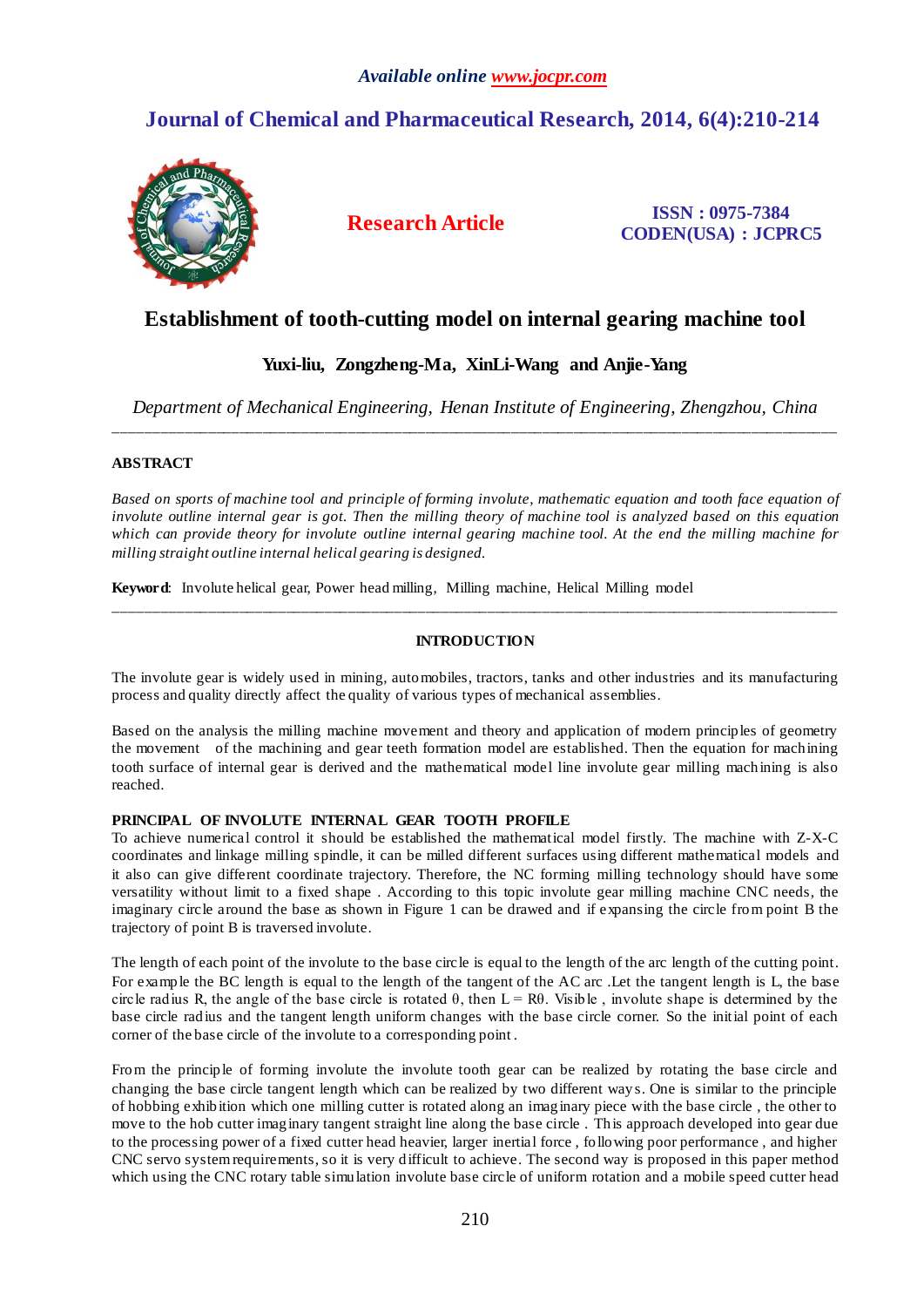mounted power involute V to simulate the tangent point to the change in length of the base circle, which with rotary table  $\omega$  is the angular velocity relationship :  $V = R\omega$  (R is the radius of the base circle ). If the power head and rotary table to achieve linkage with numerical control device it can continuously milled involute shape. This method requires less precision cutter shape , the s maller the amount of milling , stable milling, high accuracy, so that the volume is extremely beneficial.

*\_\_\_\_\_\_\_\_\_\_\_\_\_\_\_\_\_\_\_\_\_\_\_\_\_\_\_\_\_\_\_\_\_\_\_\_\_\_\_\_\_\_\_\_\_\_\_\_\_\_\_\_\_\_\_\_\_\_\_\_\_\_\_\_\_\_\_\_\_\_\_\_\_\_\_\_\_\_*



**Fig 1. Principle of forming involute tooth gear**

#### **THE ES TABLIS HMENT OF PROCESSING INVOLUTE INTERNAL GEAR TOOTH PROFILE EQUATION**

Establish a coordinate systemwith the origin point based on to the center involute base and Y-axis based on the line starting the center and to connect the involute starting shown in figure 2. In order to expand the involute angle  $\theta$  to solve the variable rectangular involute coordinates, let the involute point with spread angle θ, the Cartesian coordinates of point A is calculated as follows:

$$
X_A = r_b \sin \theta - r_b \theta \cos \theta
$$
  

$$
Y_A = r_b \cos \theta + r_b \theta \sin \theta
$$

The base circle radius:  $r_b = mz \cos \alpha / 2$ 

Point A polar radius (polar vector):  $r_A = r_b / \cos \alpha_A$ 

Point A expansion angle:  $\theta = t g \alpha_A$ 

m - the modulus; z-number of teeth; α-pitch circle pressure angle; αA-A point pressure angle.



**Fig2. milling equation of involute interpolation**

According to CNC machine tool design principles that arc CNC machine is running are fitted by a straight line from the countless.so the involute tooth profile machining process appears inevitable bias. Now with involute AB segment as an example, instead of a straight line AB arc, the maximum error δ at the midpoint of AB N , create NM over N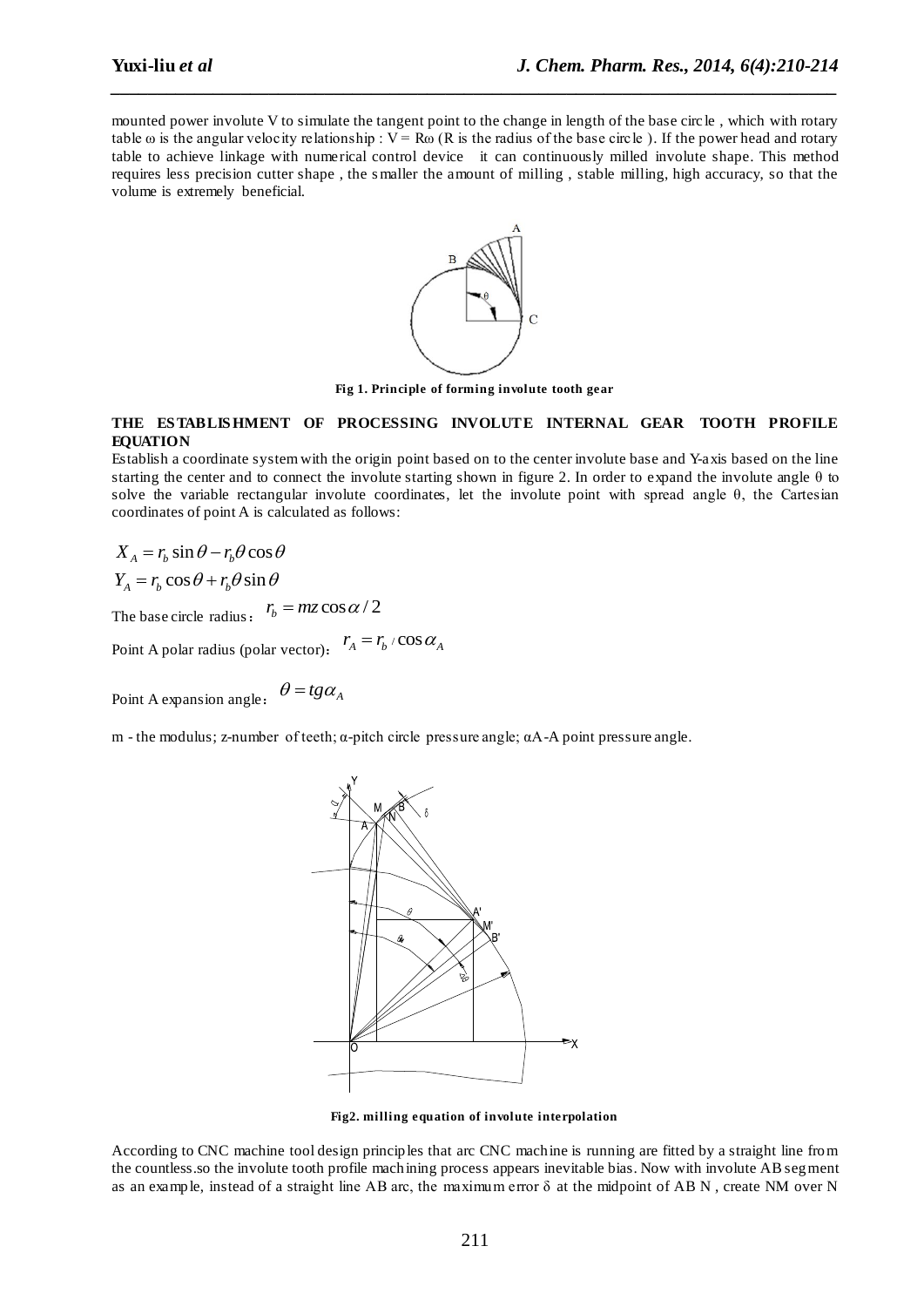points and extend M'N cross involute at point M and M point on the base circle of the spread angle is:

*\_\_\_\_\_\_\_\_\_\_\_\_\_\_\_\_\_\_\_\_\_\_\_\_\_\_\_\_\_\_\_\_\_\_\_\_\_\_\_\_\_\_\_\_\_\_\_\_\_\_\_\_\_\_\_\_\_\_\_\_\_\_\_\_\_\_\_\_\_\_\_\_\_\_\_\_\_\_*

 $\theta_M = \arctg(x_n / y_n) + \arccos(r_b / ON)$ 

Length of M'M and length of the ON:

$$
M'M = r_b \times \theta_M
$$
  

$$
ON = \sqrt{x_n^2 + y_n^2}
$$

The coordinates of N points:

$$
x_n = (x_A + x_B)/2
$$
  

$$
y_n = (y_A + y_B)/2
$$

Length of M'N:

$$
M'N=\sqrt{ON^2+{r_b}^2}
$$

The error:  $δ = MN = M'M - M'N$ .

Finally, calculate the maximum error  $\delta$  and compare  $\delta$  with the machine precision. If it is not completed the CNC rotation angle increment continue until far exceeds the precision, and finally get the appropriate processing increments.

### **THE THEORETICAL BASIS OF THE MILLING PROCESS**

In order to enable the power head milling force balance and preventing the occurrence of chattering it is usually used to increase the size of the power head design and the balanced cutting forces. So the cutting model thus established is also essential. Since this is a common NC device type, therefore creating two movement coordinates is important

which is shown in figure 3 where the  $\sigma_1 = \{O_1(t); i_1, j_1, k_1\}$  [3] is coordinates movement for the cutter coordinate which is shown in figure 3 where the<br>
systemand  $\sigma_2 = \{O_2; i_2(t), i_2(t), k_2(t)\}$  is workpiece coordinate system coordinates.

Set the time at  $t = 0$ :  $i_2$  (0) =  $i_1$ ,  $j_2$  (0) =  $j_1$ ,  $k_2$  (t) =  $k_1$ 



**Fig.3 Milling model of processing**

When  $t = 0$ , that is, the workpiece is rotated clockwise around the axis angle  $\theta$  can be obtained after the equations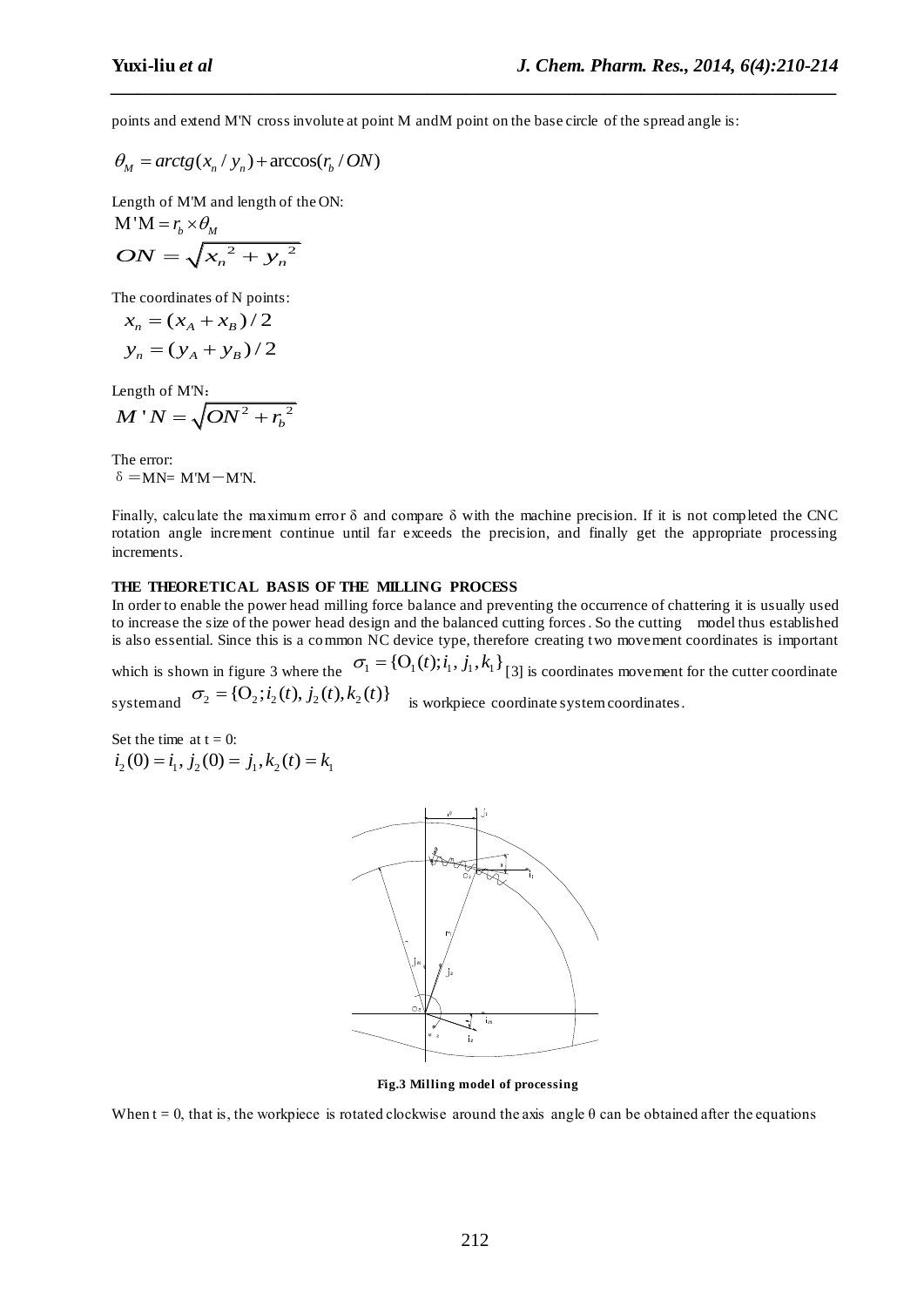$d\theta$ 

$$
\begin{cases}\n i_1 = \cos \theta i_2(t) + \sin \theta j_2(t) \\
 j_1 = -\sin \theta i_2(t) + \cos \theta j_2(t) \\
 k_1 = k_2(t)\n\end{cases}
$$

Let the radius of the pitch circle of the workpiece is r, the rotational speed of the workpiece is 1 *dt*  $=$ . When the workpiece turned  $\theta$  angle cutters should translate r $\theta$  rotational direction (to the right), so it can be got:

*\_\_\_\_\_\_\_\_\_\_\_\_\_\_\_\_\_\_\_\_\_\_\_\_\_\_\_\_\_\_\_\_\_\_\_\_\_\_\_\_\_\_\_\_\_\_\_\_\_\_\_\_\_\_\_\_\_\_\_\_\_\_\_\_\_\_\_\_\_\_\_\_\_\_\_\_\_\_*

#### $m = r\theta i_1 + r j_1$

Within this model involute gear milling gear suitable for a variety of parameters for milling on the milling machine.

#### **DESIGN POWERHEAD**

Internal gear tooth accuracy depends mainly on the shape of the molding cutter precision, so the straight profile gear mathematical model for milling is established and the CNC gear milling machine is also designed which includes the CNC gear milling machine electrical control part and part mechanical devices. Mechanical devices powered by the milling head 1 , parallel to the axis of movement of CNC gear slide 2 , CNC Rotary 3 and 4 perpendicular to the table (with hydraulic clamps ) and the mechanical axis of rotation to move the gear slide 5 components. Millin g head is mounted on a slide 2 and driven by the three-speed AC induction motor and milling tooth surface is formed by its own axis of rotation perpendicular to the face driven by a hypoid gear to make high-speed rotary cutter parallel axis gear (2950r/min). The slide 2 is parallel to the axis which can mill the entire gear tooth. The milling machine table mounted with a tooth controlled by a CNC rotary and the gear has been rotated driven by plate 3 until the completion of all the tooth milling. Rotary indexing accuracy is sufficient to ensure pitch error and the tooth thickness and profile angle can be controlled by adjusting milling fixture. At the same time the milling height can be controlled by mobile slider 5. Then for different gear it is only need to replace cutters and the fixture which is very convienient.

For the entire inner helical gear milling machine, the core of the mechanical parts is the milling power head, because the head size and strength directly affects the various parameters of internal gear machining and the design is shown in Figure 4.



**Fig.4 milling power unit**

The designed milling power head is suitable for gear milling various parameters. For example let modulus is 3, teeth is 80, each tooth is 4.5 degrees, the outer ring diameter is 300mm, the pitch circle radius is 120 mm, the pressure angle  $\alpha$  is 20 °, the helix angle is 15 degrees, thus indexing tangent angle between the direction of the normal tooth profile 20 degrees, then the workpiece is rotated clockwise 20 degrees, ie  $\theta = \alpha$  rotation angle equal to the pressure angle of the gear.

Therefore, there is a tooth profile which is in the vertical coordinate direction (X-axis perpendicular to the machine), i.e. parallel to the face milling cutter, parallel to the Y axis, then it can be calculated from the direction of rotation of the workpiece that it translate 41.042 mm in the right direction. So the corresponding coordinate and reference circle speed can be calculated which is not repeat them here. Then the workpiece alignment process can be programmed after stepping up processing until the size and acuracy .

#### **CONCLUSION**

The model and the model of the milling involute gear applied to the design and manufacture of involute internal gear teeth milling machine has been presented. By testing various technical indicators and precision the described mathematical model of the machine meets the requirements.